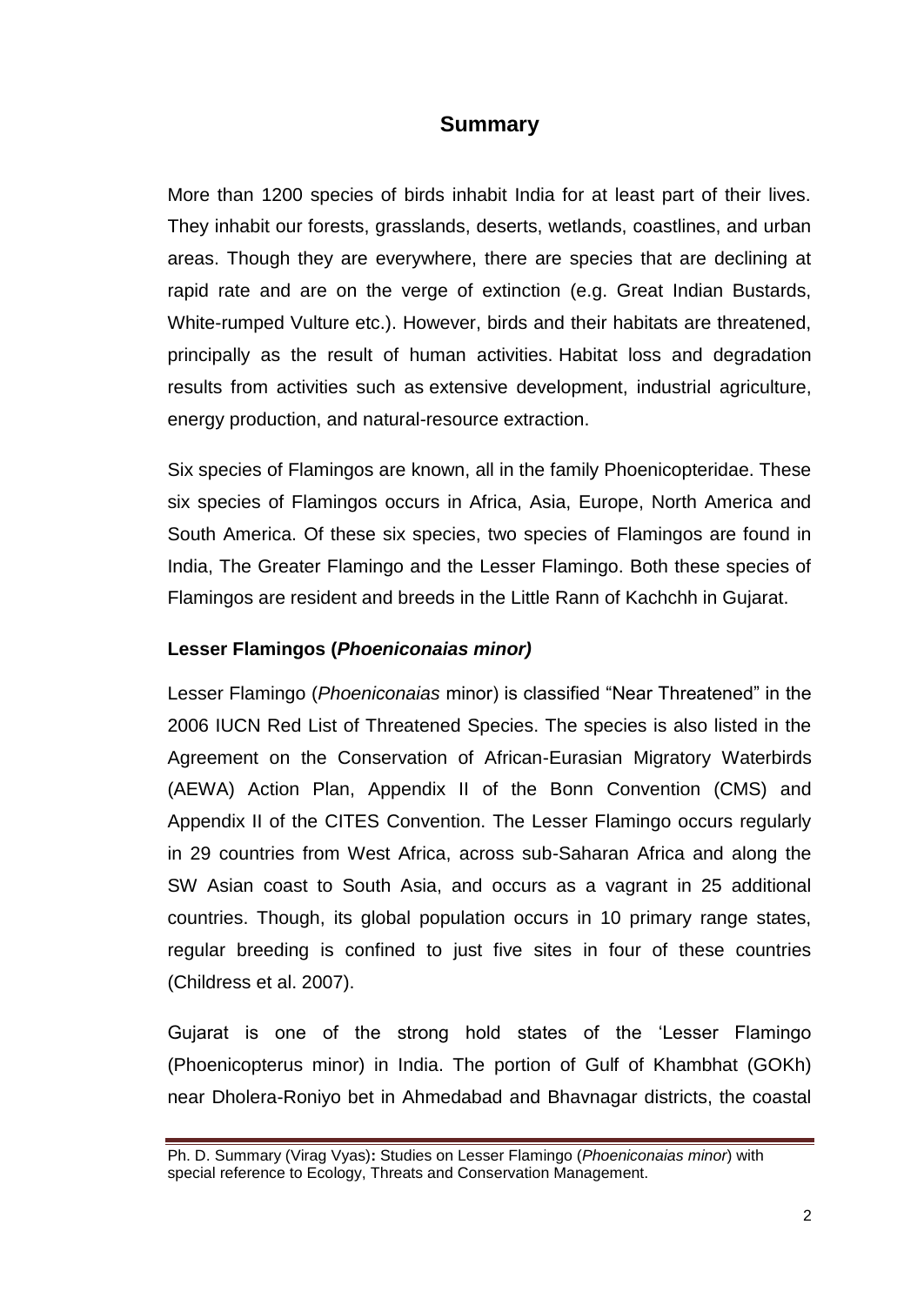areas of Bhavnagar, Jamnagar and Kachchh are major congregation sites for flamingos in non-breeding season (Tere 2005, Mundkar et al. 1989).

## **Why Are They Important on Global Map?**

Due to its erratic breeding nature and very few known breeding sites, the population of Lesser Flamingo appears to be undergoing a moderately rapid decline (IUCN, 2001) and thus classified as "Near Threatened' Species. Considering the population of Lesser Flamingo in India, Gujarat is the major stronghold of the species harboring more than 95% of the total Indian population and providing the two known breeding sites in the country. The species has never successfully bred outside Gujarat.

## **Lacunae**

Most of the populations of Lesser Flamingos generally exists in remote areas, and thus were not studied in detail until recently (Morrison, 1975). The remoteness of many colonies has further restricted research efforts because investigators often cannot remain on site for extended periods. Studies have now addressed all species of flamingos (Ogilvie and Ogilvie, 1986), but nearly all investigations have focused on the breeding portion of the annual cycle. So far, studies on the Lesser Flamingos in Gujarat (India) have mainly focused on the breeding status, its distribution in the wetlands of Gujarat and its breeding distribution in the state. Informal attempts have been made so far to study its habitat characteristics during non-breeding season. Also no studies have so far addressed the behavioral pattern of the species both during the breeding and non-breeding cycle of the species. Understanding characteristics of this variable habitat and how flamingo use it, it is necessary to secure survival of the Lesser Flamingo population in the region.

## **Objectives**

1. Study the habitat ecology of Lesser Flamingos at major sites of its congregation in Gulf of Khambhat: the non-breeding habitat.

Ph. D. Summary (Virag Vyas)**:** Studies on Lesser Flamingo (*Phoeniconaias minor*) with special reference to Ecology, Threats and Conservation Management.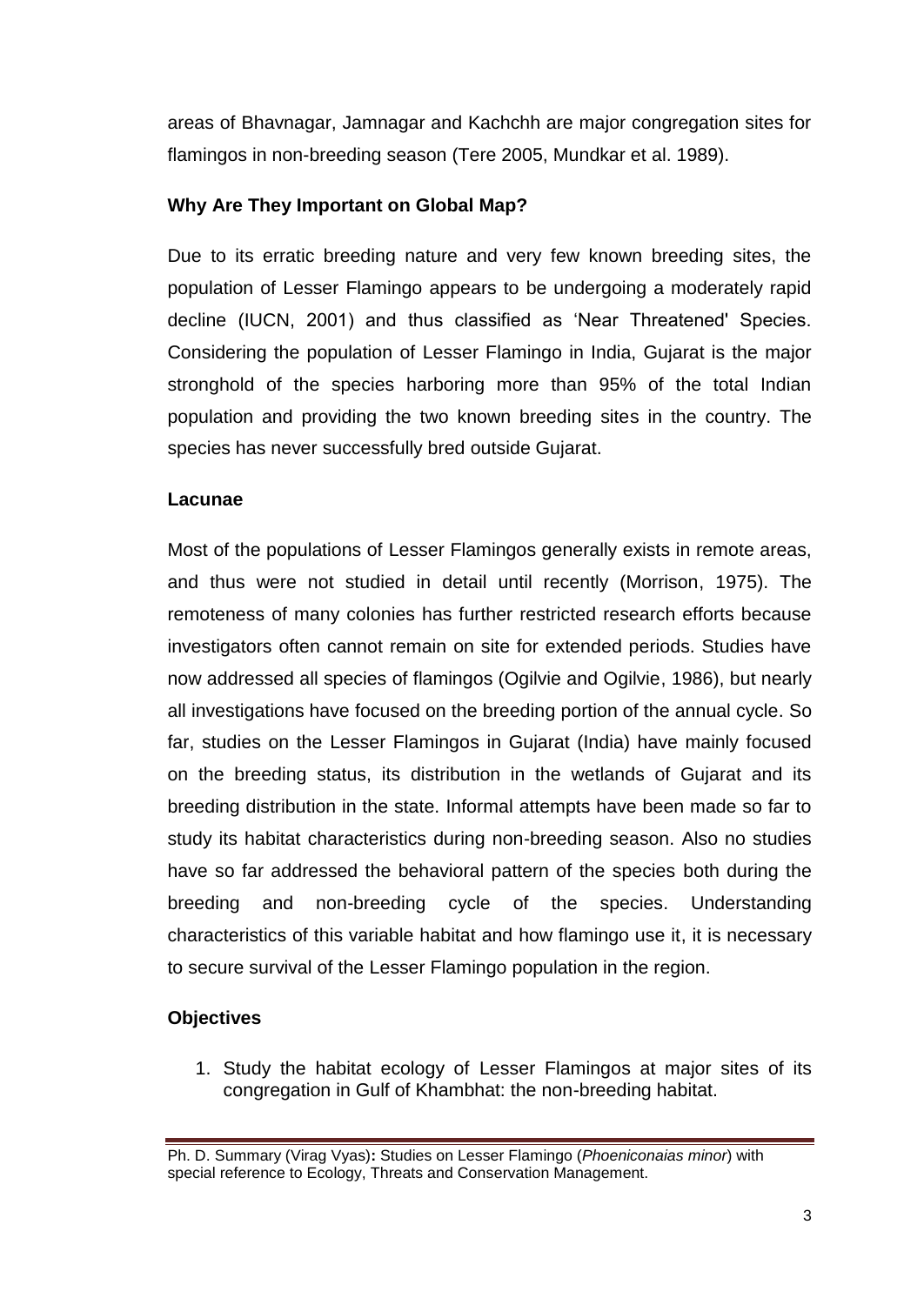- 2. Study behavioral ecology of Flamingo during breeding and nonbreeding cycle.
- 3. Identify the threats to its key/ favorable habitats and conservation measures.

## **Study Area**

The study area of the present study was broadly classified into two categories viz. Breeding areas and non breeding areas. The breeding habitat includes Surajbari Creek in the Little Rann of Kachchh and other breeding sites in the Little Rann of Kachchh. The non-breeding ground includes Kumbharwada Sewage ponds, saltpans and Newport saltpans of Bhavnagar district. Bhavnagar district is on the coastal region of the Saurashtra peninsula abutting the Gulf of Khambhat. Kumbharwada area lies in the northern boundary of the town of Bhavnagar. The area also has few saltpans of which some are abandoned (not used) and some are active. Based on the habitat types, the entire habitat was classified into three broad categories viz. i) Active saltpans area ii) Abandoned saltpan area and iii) Sewage waste water ponds. Newport saltpans on the other hand lie in the eastern boundary of the Bhavnagar town. The area is totally saline with high degree of salt production activity compared to Kumbharwada Saltpans. Besides the above sites, the data on breeding habitat and behavior during the breeding habitats were collected from the Little Rann of Kachchh, Cherwari mudflats, Flamingo city (Great Rann of Kachchh).

## **Materials & methods**

The population estimation of Lesser Flamingo was done using point count method at various sites during the survey. The birds were counted using the block count method whenever large congregations were observed. The surveys at breeding sites were conducted from May to December when nesting congregations have been reported by previous studies. Whenever a breeding congregation was observed, the activity of the bird was monitored. The counts were made of number of birds present during early morning,

Ph. D. Summary (Virag Vyas)**:** Studies on Lesser Flamingo (*Phoeniconaias minor*) with special reference to Ecology, Threats and Conservation Management.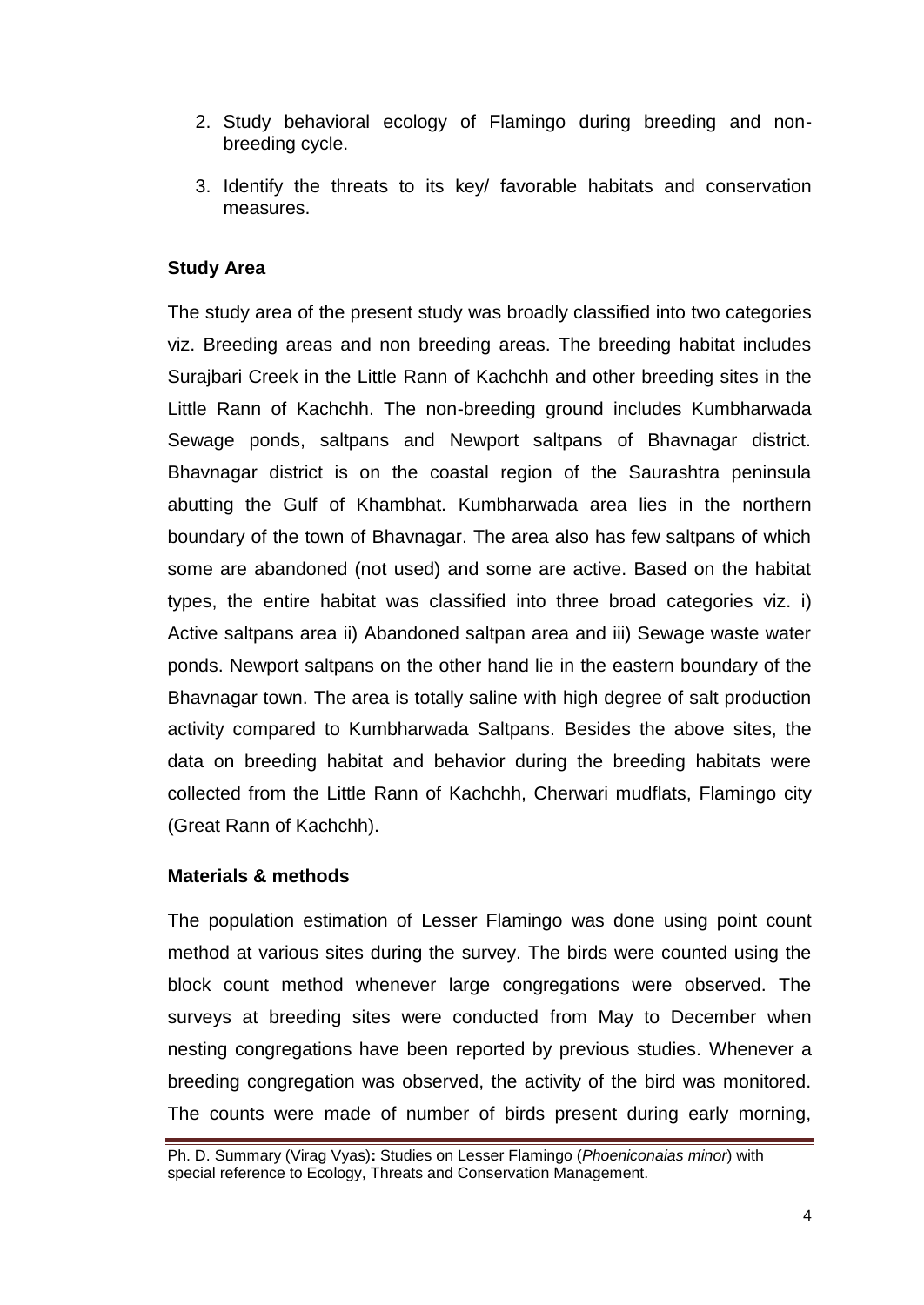afternoon and evening. The numbers of built nests, nests in construction, birds engaged in courtship display were also enumerated. Efforts were also made to identify new nesting colonies.

Flamingo numbers were estimated through censuses from one or several points from the edge of the salt-pans depending on the size and shape of the lake/pan, by using Nikon binoculars of 10 X 50 magnification and Nikon spotting scope of 40X magnification. Besides counting the total bird population at any area, neighboring areas, between which bird movements were frequent, were counted on the same day. However, those areas were not considered for data analysis.

## **Behavioral Aspects**

Different habitats available to the flamingos and their behavior in relation to habitat types over the non-breeding portion of their annual cycle were characterized. Flamingo"s diurnal activity pattern during breeding as well as non-breeding period was studied in detail. Activity behaviors were recorded using Focal Animal Sampling techniques (Altmann, 1974). Activity-budget data were collected during diurnal hours (sunrise to sunset) with each day divided into three time blocks of: (1) morning; (2) afternoon; and (3) late afternoon or evening. Activities were categorized as feeding/foraging (Rooth, 1976), resting, locomotion/movement (flying and walking), preening, and alert. Movement with head up while foraging was classified as movement whilst movement with head down while feeding was recorded as foraging.

## **Habitat Characterization**

The data were collected on salinity, pH, and dissolved oxygen (DO) and water temperature whenever the Lesser Flamingos were observed. Salinity was measured at every location of Flamingo presence or absence. A quadrate frame of 100 x 100 cm was designed to estimate the grass cover on the ground. The quadrate was further divided into 10X10 cm smaller sub-

Ph. D. Summary (Virag Vyas)**:** Studies on Lesser Flamingo (*Phoeniconaias minor*) with special reference to Ecology, Threats and Conservation Management.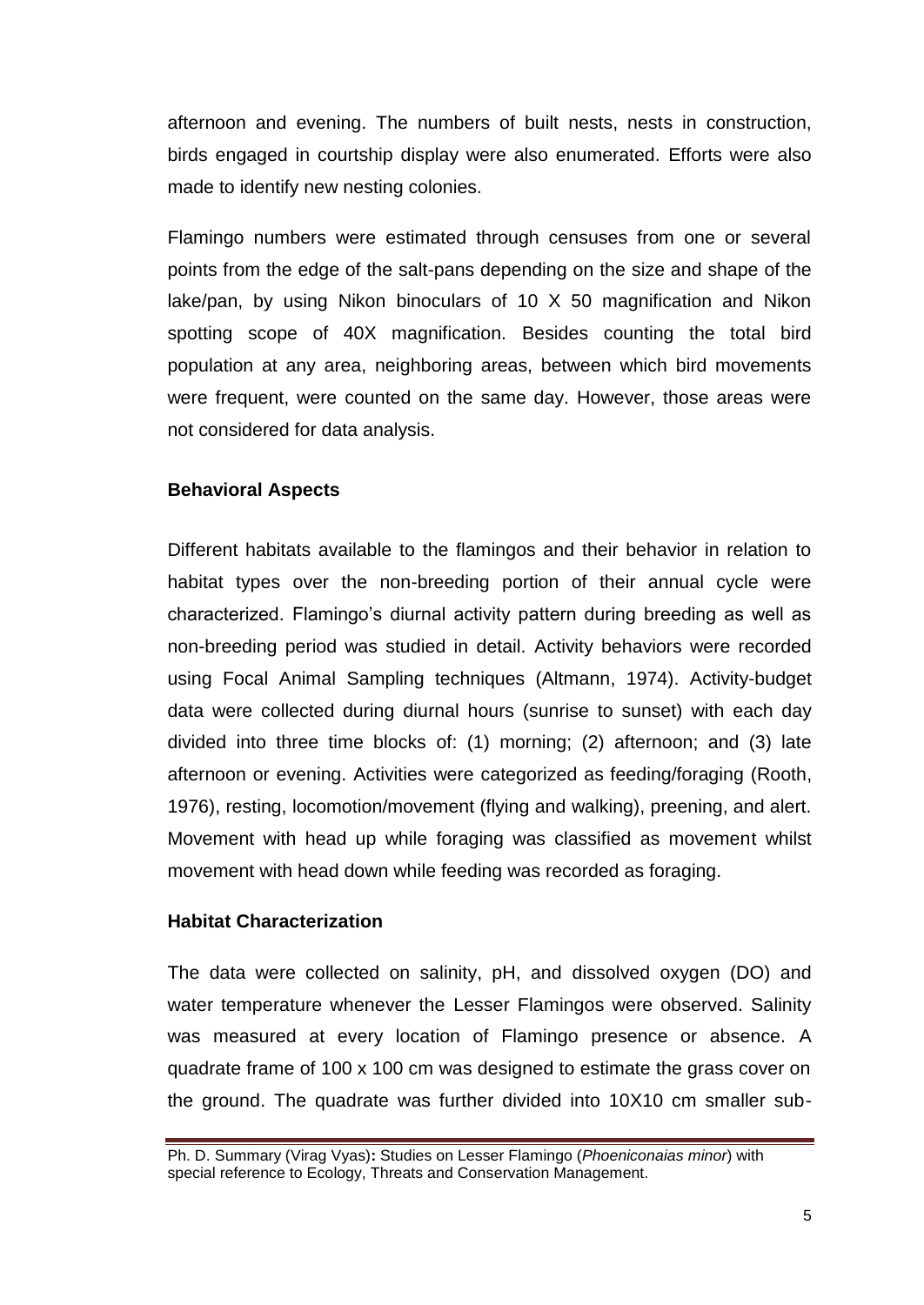quadrates and visual counting of each quadrate for the ground cover was made, and this was then further converted to % ground cover and % of bare ground. Sediment composition of the nests and adjoining potential nesting habitats were carried out to know the silt-clay-sand composition of the nesting habitats. Nesting soil from degraded/washed nests and soil samples from nearby mud-flats were collected to know if any marked difference in selection of nesting substratum was observed in flamingos. Foraging habitat selection was analyzed by the use of the Savage selectivity Index.

## **Results**

#### **Population**

A total of 7840 Lesser Flamingos were recorded from Kumbharwada site during January 2009, which was also the highest count of flamingos at this site during the present study. This count is higher than reported by Tere during 2002 (6577 individuals), while Gadhvi and Zhala (2001), observed similar counts during 2001. Moreover, the stray notes on flamingo congregation in Kumbharwada has shown flamingo population at around 5000-9000 individuals (Bhatt, 2000; Gadhvi, 2001, 2009; Parasharya, 2005) which is in line with the population data collected during the present study.





Ph. D. Summary (Virag Vyas)**:** Studies on Lesser Flamingo (*Phoeniconaias minor*) with special reference to Ecology, Threats and Conservation Management.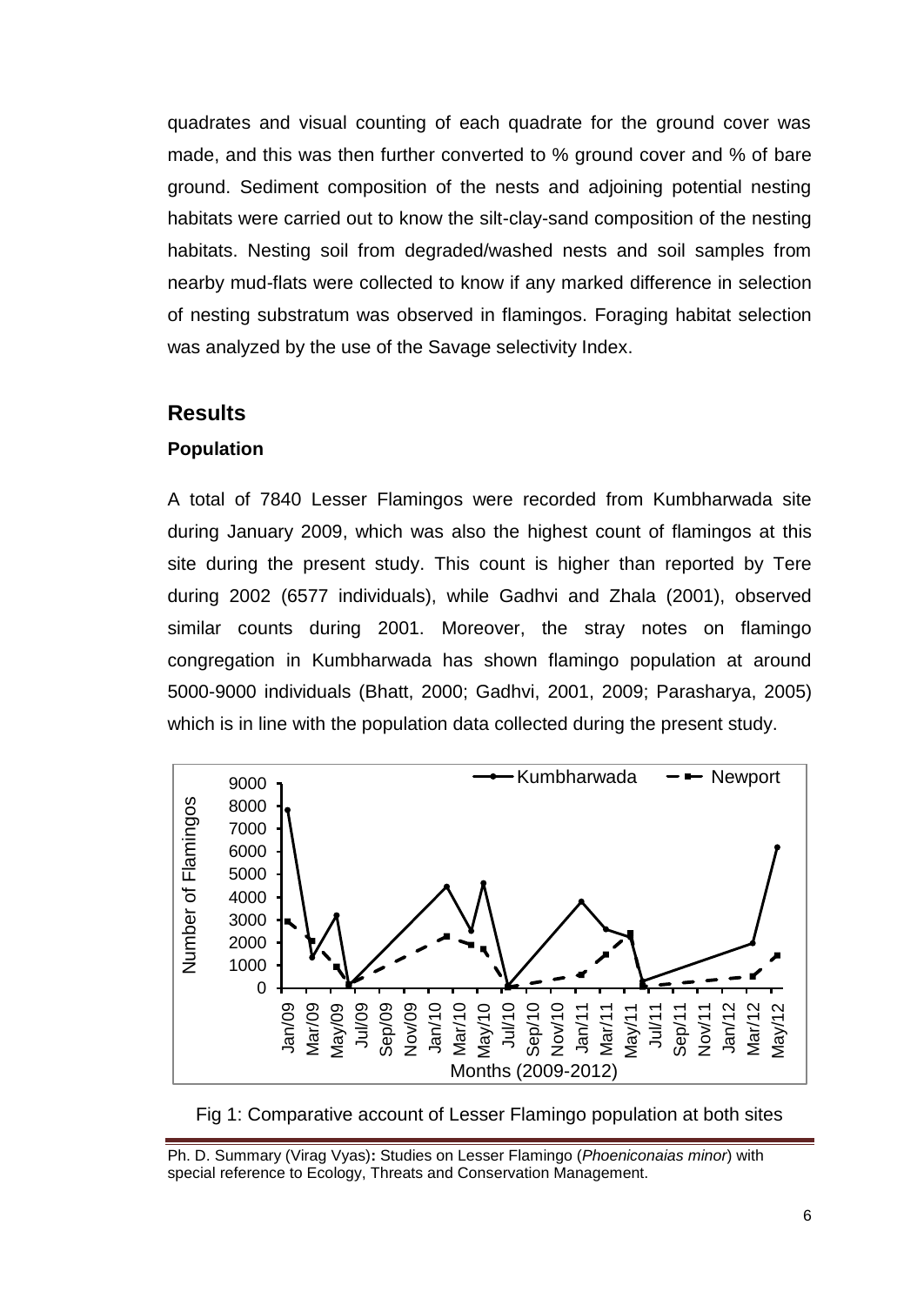At Newport site, 2935 Lesser Flamingos were recorded in January 2009. The population trend declined in subsequent months as the salt manufacturing activities are at its peak in mid-summer and thus in July 2011 42 individuals were recorded (Fig. 1).

The proportion of juveniles at both sites was highest in 2009 (17.33  $\pm$  1.29). The percentage of juvenile Lesser Flamingos was lowest in 2012 13.83  $\pm$ 2.54. The current trend in decline in number of juveniles is negatively correlated with time (years),  $(r^2 = -0.986, P = 0.014)$ , suggesting that the decline may continue over the years if the habitat alteration continues over the impending period. Density of Lesser Flamingos was comparatively higher at Kumbharwada (15.7 individuals/ Ha.) site as compared to the Newport site (8.4 individuals/ Ha.) (F=0.55,  $F_{critical} = 0.05$ , p=0.04). This difference in density could be due to the availability of different types of habitats at Kumbharwada site and also may be related to abundance of species' food resources.

#### **Habitat Characterization**

Both abiotic and biotic conditions fluctuated markedly but very differently at two sites used by flamingos in the study area. Salinity increased in the dry season as fresh water input decreases and evaporation is intensified. However, shallow salt pans of Newport were more saline than Kumbharwada saltpans because the Kumbharwada lacked the mediating effects of ocean tides and on the other hand (i.e. at Newport saltpans) freshwater input was less, and as they were shallower, the evaporation rates were higher. Various physical parameters of habitat governing flamingo distribution in the study area were evaluated for its association with occurrence of the species in various habitat types in both Kumbharwada and Newport sites.

Flamingos in Kumbharwada Sewage ponds and abandoned saltpans preferred areas with low salinity. During the present study, flamingos were evenly distributed with salinity in different habitat types, however, the extreme

Ph. D. Summary (Virag Vyas)**:** Studies on Lesser Flamingo (*Phoeniconaias minor*) with special reference to Ecology, Threats and Conservation Management.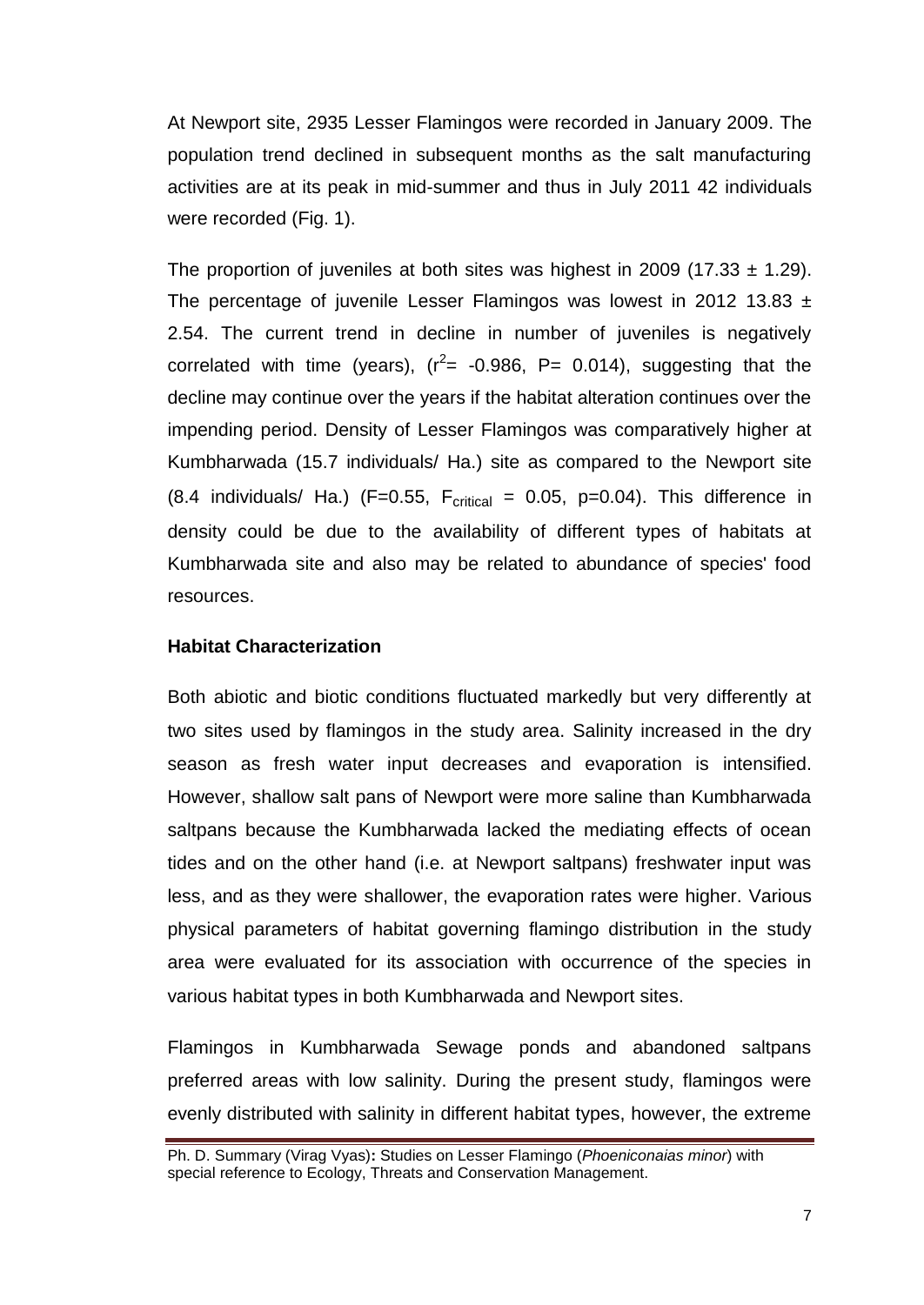saline saltpan habitats at both the sites were avoided by the flamingos and were only used for resting activity.

The DO values at sewage ponds habitat at Kumbharwada site, showed slightly positive correlation with flamingo numbers ( $r = 0.48$ ,  $p < 0.001$ ). However, a weak correlation was observed between flamingo numbers and DO in abandoned saltpan habitats. Used saltpans were mainly used for resting and self maintenance activities only and also these habitats showed depleted levels of which did not show correlations with flamingo numbers.

Considering the habitat preference of the species, the species used abandoned saltpans at both site more than its extent. Also sewage ponds at Kumbharwada sites were more preferred compared to other sites. This preference for a particular habitat suggests the water level, DO and salinity levels of the species. However, density and abundance of food may also be one of the regulating factors.

## **Breeding Ecology**

The nesting season of the Lesser Flamingos observed during the present study was from mid July to October in different breeding habitats surveyed such as Cherwari creek, Littler Rann of Kachchh, Great Rann of Kachchh. During the present study, the nesting of the species was not recorded at its traditional breeding sites, including the well known Anda beyt or Flamingo city (in 2011). The species also congregate in large numbers at Little Rann of Kachchh, but did not engage itself in nesting. Nests of Lesser flamingo are conical in shape with basal diameter being about 1.1 to 1.6 times that of the top. Nests are built in clusters ranging from 32 in 2009, 16 in 2010 and 23 in 2011.

The mean nest density during the breeding season of 2009 was 1.28, in 2010 it was 1.09 and in 2011 it was 1.13, which did not show much variation (Table 1). Number of nests in clusters also varied among different breeding seasons

Ph. D. Summary (Virag Vyas)**:** Studies on Lesser Flamingo (*Phoeniconaias minor*) with special reference to Ecology, Threats and Conservation Management.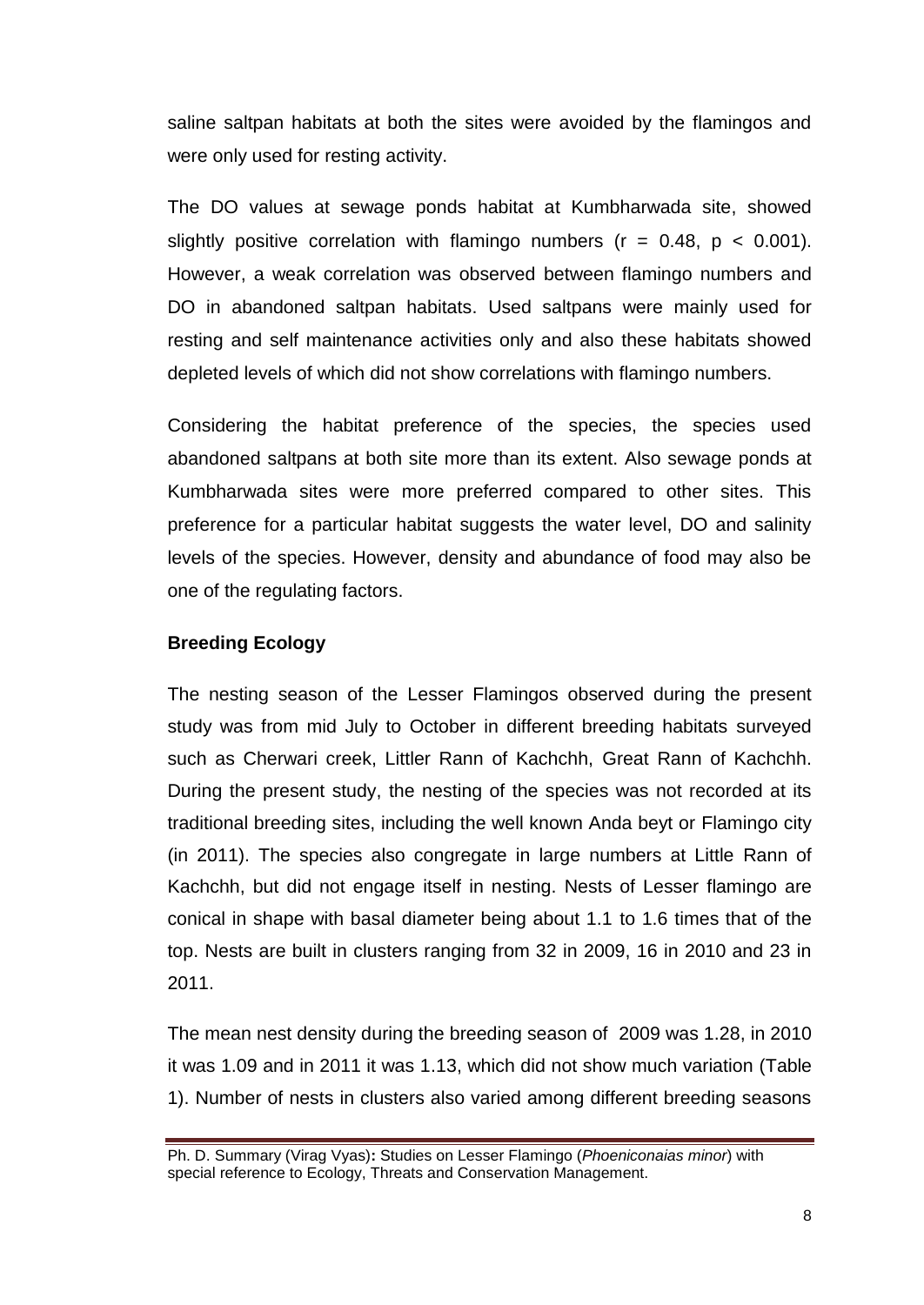with 10 to 240 in 2009, 12 to 69 in 2010 and 8 to 142 in 2011. Nest height measured by other authors at Surajbari site was 11.7 cm (min 6.4 cm and max 18.0 cm) (Tere, 2005).

| Sr.<br>No. | Year | <b>Total No.</b><br>of Nests | Area<br>(ha) | <b>No. of Nest</b><br>clusters | Average No. of<br>nests in a<br>cluster $(\pm SD)$ | <b>Nest Density</b><br>(nests/sq. mtr)<br>$(\pm SD)$ |
|------------|------|------------------------------|--------------|--------------------------------|----------------------------------------------------|------------------------------------------------------|
| 1          | 2009 | 2387                         | 1.48         | 32                             | $74.6 \pm 60.2$                                    | $1.28 \pm 0.48$                                      |
| 2          | 2010 | 596                          | 0.94         | 16                             | $37.2 \pm 18.7$                                    | $1.09 \pm 0.39$                                      |
| 3          | 2011 | 1025                         | 1.06         | 23                             | $44.5 \pm 38.6$                                    | $1.13 \pm 0.37$                                      |

Table 1: Comparative statement showing nesting details of Lesser Flamingo at Surajbari nesting site

The present study recorded the nests with mean height of 30.1 cm (range 29.4 to 30.8) which is high as compared to studies carried out by Tere (2005). Studies carried out in Africa have also recorded 20.3 cm high nests (Brown and Root, 1971) which is slightly smaller than height of nests recorded at Surajbari from 2009 to 2011 nesting season. The basal diameter recorded during the present study was 41.7 cm (range 35.4 to 46.1). Eggs measured for length and breadth at Surajbari nesting site were 72.83 mm (3.30 SD) X 49.15 mm (1.95 SD). The largest egg measured was 77.43 mm X 47.23 mm and smallest egg measured was 63.48 mm X 48.9 mm.

## **Behavioral studies**

Feeding was the dominant activity each month among adult flamingos, but feeding decreased during the nesting period in May and June as time spent in nest building and resting increased. This decrease was not significant (P > 0.05) but nevertheless could imply that Lesser Flamingos rely (at least

Ph. D. Summary (Virag Vyas)**:** Studies on Lesser Flamingo (*Phoeniconaias minor*) with special reference to Ecology, Threats and Conservation Management.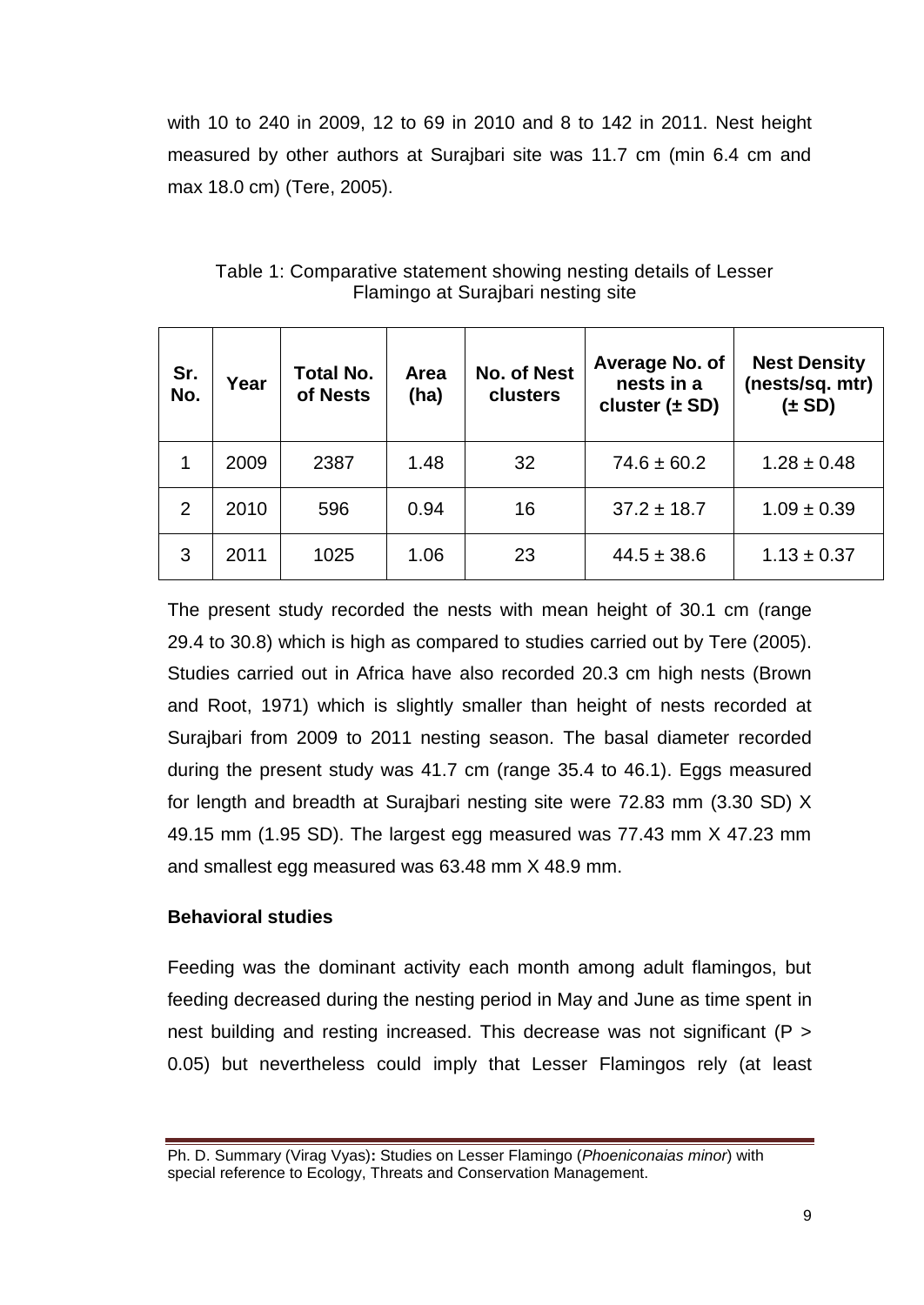partially) on nutrient reserves acquired before the onset of nesting as reported for several species of geese (Ankney and MacInnes, 1978).

Overall, on an average adult Lesser Flamingos at Kumbharwada site spent 46.6% of their diurnal time in feeding, followed by resting (20.2%), preening (18.6%), movement (9.9%) and alert (3.86%). Resting activity was highest during early morning hours (36.17%  $\pm$  13.34, SE 4.45), and was least during late evening (9.95 %  $\pm$  9.46, SE 3.15) Feeding occurred all throughout the day, but it was at its peak ( $\bar{x}$  = 63.6%  $\pm$  25.8, SE= 1.03) during evening hours (16:00 to sunset) (Fig. 2).



Fig 2: Time spent (in %) by Lesser Flamingos in different time blocks at Kumbharwada site

An inverse proportion in time spent in feeding and resting behavior was observed among different time blocks in flamingos. Feeding and Resting showed negative correlation during late evening.  $(R^2 = -0.58, p < 0.001)$ . Juveniles at both Kumbharwada and Newport site spent considerable time in feeding followed by movement and resting. Flamingos spent  $25.3\% \pm 14.9$  of their early morning time resting and 12.8% time preening. Feeding was the main activity of juveniles in the evening (74.9%), which is significantly more as compared to the adult's (63.6%). Resting was the predominant activity of adult breeding flamingos at Surajbari creek, followed by nest building and preening. Flamingos spent 70.3 % of its diurnal time resting and 8.8% time in

Ph. D. Summary (Virag Vyas)**:** Studies on Lesser Flamingo (*Phoeniconaias minor*) with special reference to Ecology, Threats and Conservation Management.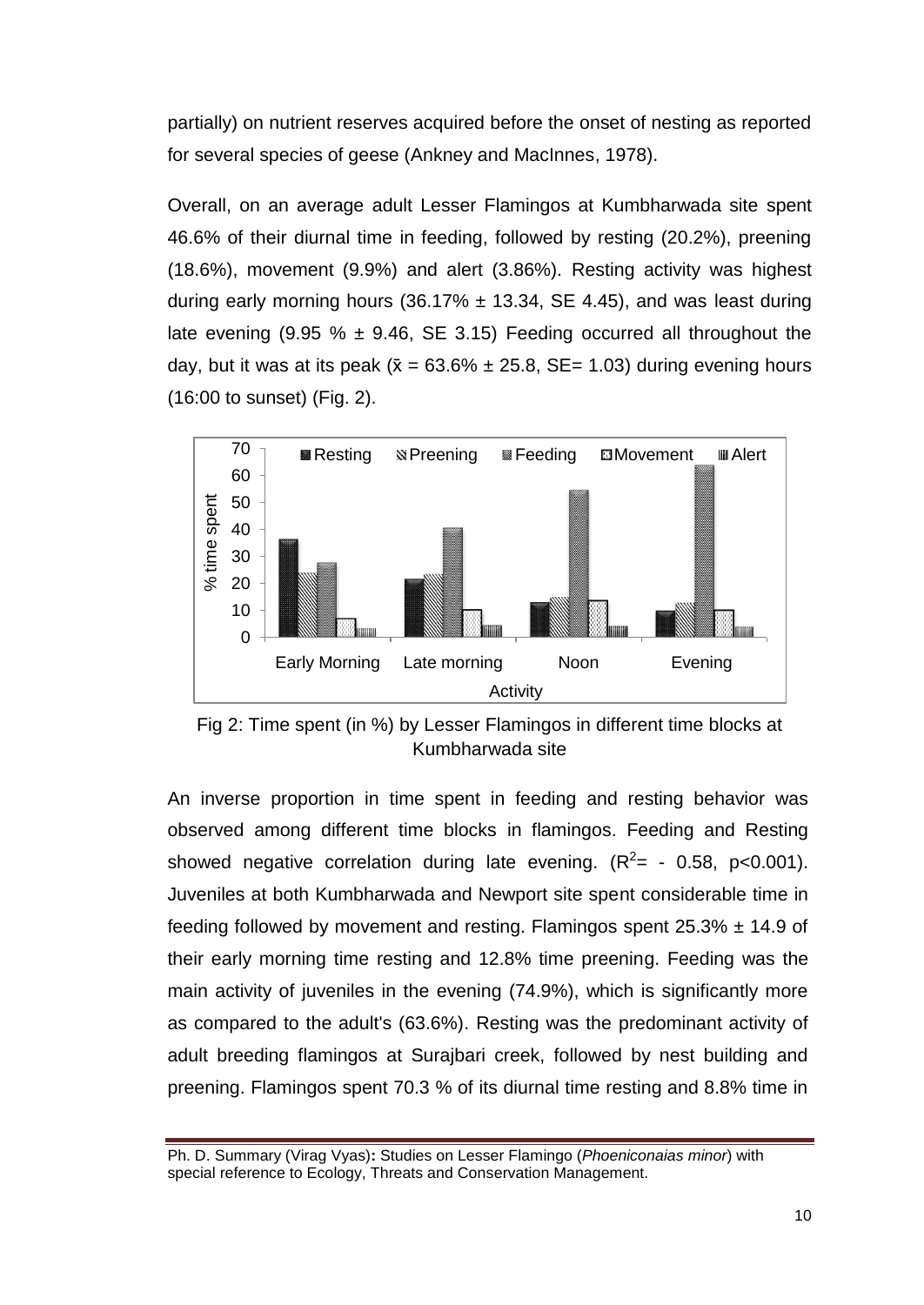nest building. Flamingos spent only 8.6% of their diurnal time feeding, which is significantly low as compared to non-breeding sites.

Group size fluctuated during the day, with larger groups being observed during the morning and smaller groups from midday to evening.  $(r = -0.74, r = 0.74)$  $p=0.004$ ,  $n = 13$ ). Logarithmic regression showed that vigilance and time spent in resting decreased as group size increased ( $r^2$  = - 0.85, p < 0.001 for alert and  $r^2$  = -0.53, p < 0.001 for resting, DF=20), (Fig. 28). Inversely, time spent in movement and feeding increased their frequency with group size ( $r^2$ = - 0.90, p < 0.001, for feeding and  $r^2$  = 0.46 (p < 0.001 for movement, DF=20). It was observed that mean time spent by Lesser Flamingos in display was  $95.4 \pm 30.2$  seconds (min 45 - max 142 seconds). The average flock size displaying varied and did not follow any particular pattern. The mean flock size displaying was 36 birds  $\pm$  13 (min 18 - max 61). A positive correlation was observed between flock size and display time ( $r^2 = 0.77$ , p < 005).

### **Threats and Conservation Management**

During the present study, various threats were identified at both the breeding and non-breeding habitats. The major threats at breeding habitats are both natural and anthropogenic.

#### **Breeding site**

One of the major threats observed at Surajbari nesting site is egg lifting by fishermen and local community of surrounding villages. There are reports of single fishermen collecting 200-300 eggs in a day. As, Cherwari mudflats are located amongst the Hadkiya creek, the waters during highest high tide (full moon day) inundates the nesting and the nests built near the edges of the small channels are washed off or are damaged.

During the present study, flamingo city was visited during March 2011. It was observed that the island or the 'Anda beyt' is under serious threat of erosion.

Ph. D. Summary (Virag Vyas)**:** Studies on Lesser Flamingo (*Phoeniconaias minor*) with special reference to Ecology, Threats and Conservation Management.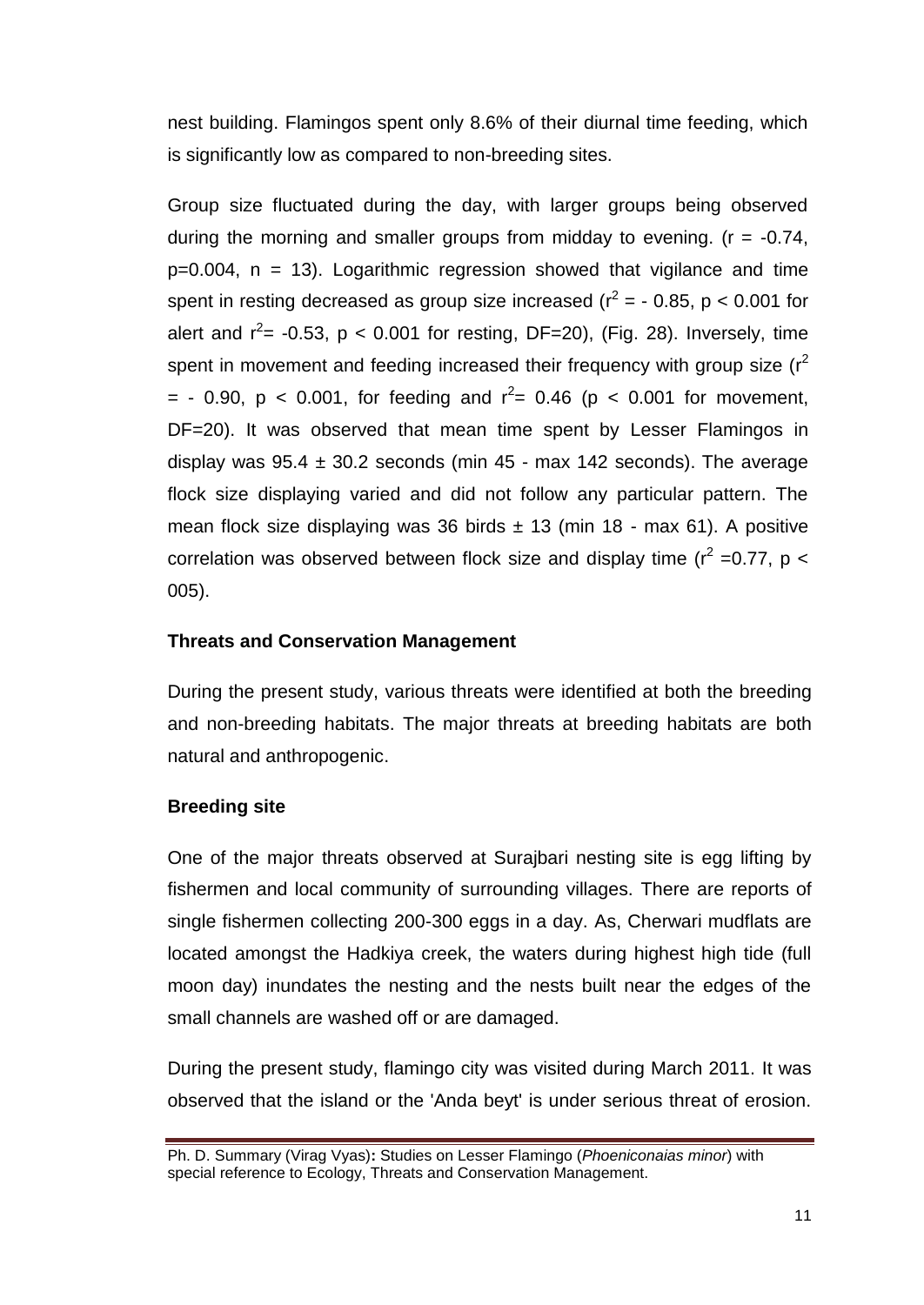Due to the inundation of tidal waters from Cori creek and excess rain water from Banas River, the island area has reduced drastically. The total area of flamingo city during Salim Ali's visit in April 1945 was 9.83 Hectare (1,17,600 sq yards) (JBNHS, Vol. 45). During 2011 visit (present study), the measured area of flamingo city was 2.89 hectares, suggesting the decrease of almost 70.6% in total area of flamingo city during the span of 66 years (1945 to 2011). Thus, suggesting a decline of 0.10 Hectare per year.

### **Non-breeding site**

Major part of the Kumbharwada site being a sewage water ponds, it is highly prone to disturbance by un-treated waste water disposal from surrounding industries, other disposal of industrial wastes, house hold wastes and from cattle owned by surrounding dwellers.Cattle herds of slum dwellers living around the Kumbharwada site, pose a serious threat to feeding habitats of Lesser Flamingo. The cattle herds, especially buffalo use Kumbharwada sewage area and cool itself by lying in mud or sewage open water habitats during the heat of the day, disturbing the feeding activity of the flamingo (Plate 1A, B). It was observed that, industries surrounding the Kumbharwada area release the untreated waste water into the Sewage ponds which are highly acidic or basic disturbing the water chemistry of the area and ultimately affecting the primary productivity of the ponds. *P. coarctata*, a salinity indicator grass species has been observed to spread very rapidly in the sewage pan area of the Kumbharwada study site. The species showed increase in its spread among different years.

A study carried out by Charatkar et al. (2004), shows that the there is a tremendous increase in area under saltpans category in Gulf of Khambhat since past decade. The area under saltpans which was 6.8 sq.km in 1995 increased ten folds in five years (58.79 sq km in 2000). In 2001, the area under saltpans increased to 78.68 sq.km showing the rise of 33.7% in one year. In 2003, the area under saltpans was 112.32 Sq km, showing the rise of 42.8% (Fig. 2).

Ph. D. Summary (Virag Vyas)**:** Studies on Lesser Flamingo (*Phoeniconaias minor*) with special reference to Ecology, Threats and Conservation Management.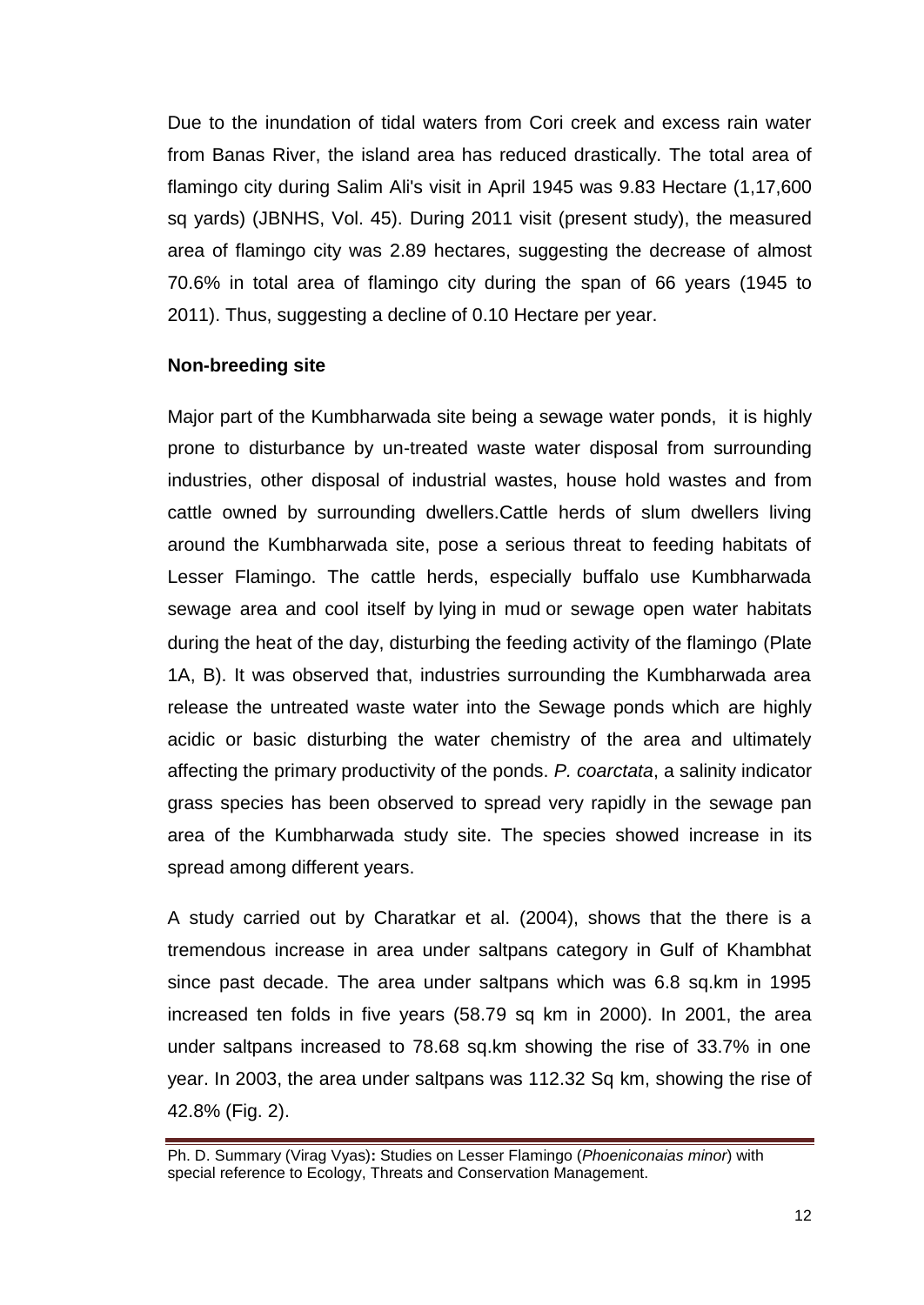One of the important threats to flamingo habitats is conversion of coastal waste lands into salt pans. During the recent period, many such areas at Newport site and Kumbharwada site are being converted to saltpans. These conversion leads to the reduction in the feeding areas for flamingos, as saltpans are rarely used for feeding by flamingos (present study).



Source: Source: Charatkar et al. (2004)

# Fig 2: Increment in area of saltpans from 1995-2003

Ph. D. Summary (Virag Vyas)**:** Studies on Lesser Flamingo (*Phoeniconaias minor*) with special reference to Ecology, Threats and Conservation Management.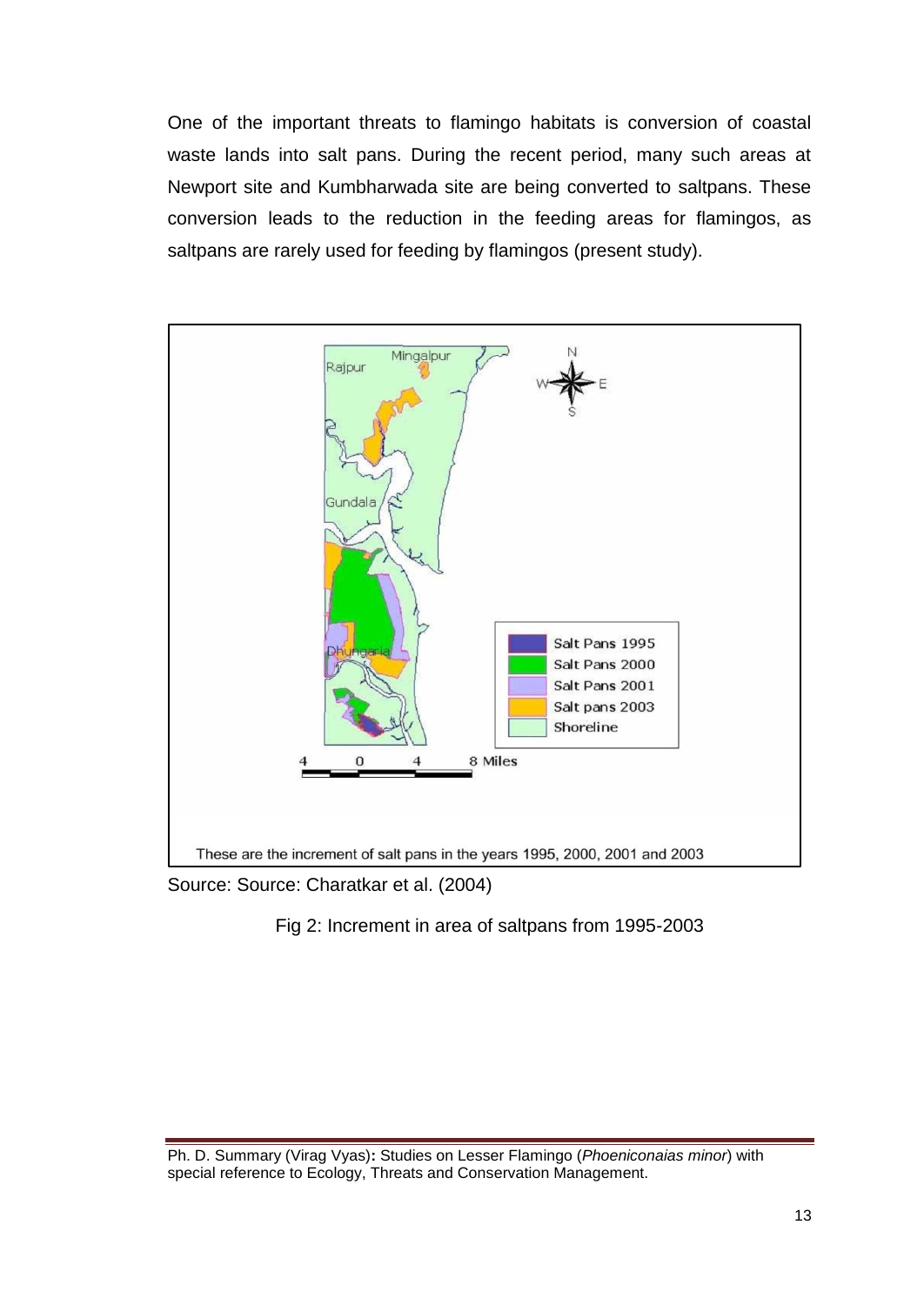#### **Discussion**

The Lesser Flamingo is a highly itinerant species (Evans, 1985), moving frequently and impulsively from lake to lake within the Great Rift Valley (Brown, 1975; Vareschi, 1978; Tuite, 1979; Brown et al., 1982; Tuite, 2000), and between salt pans and other wetlands in southern Africa (Borello et al*.,* 1998; Mc Culloch et al*.,* 2003), but returning to the same breeding sites. Traditionally, the frequent inter-lake movements have been thought to be associated with fluctuation in food abundance (Vareschi, 1978; Tuite, 1979).

Both abiotic and biotic conditions fluctuated markedly but very differently at two sites used by flamingos in the study area. Salinity increased in the dry season as fresh water input decreases and evaporation is intensified.

Flamingos are adapted to high saline conditions and can tolerate salinities above 150 ppt (Allen, 1956). But salinity indirectly affects flamingos because it affects distribution and abundance of the food base (Britton and Johnson 1987; Hurlburt et al., 1986). The present study is first of its kind since earlier studies have only addressed the population pattern of the species in various coastal habitats of Gujarat (Tere, 2005). The utilization of these habitats by flamingos is a result of several interacting factors.

The present study demonstrates that, climatic conditions influence the hydrological balance and water chemistry which in turn determines site physical characteristics and Lesser Flamingo distribution and activities, foraging style and flock dynamics, hydrological balance and water chemistry also influences the courtship behaviour and breeding requirements and success of the species.

Lesser Flamingos do not necessarily breed every year. They breed only when conditions are suitable and optimum water levels are maintained throughout their breeding cycle (Brown and Root, 1971). Lesser Flamingos do not breed even if the climatic conditions or state of the mudflats appear suitable for nesting at certain sites (Brown and Root 1971). Water level fluctuations have

Ph. D. Summary (Virag Vyas)**:** Studies on Lesser Flamingo (*Phoeniconaias minor*) with special reference to Ecology, Threats and Conservation Management.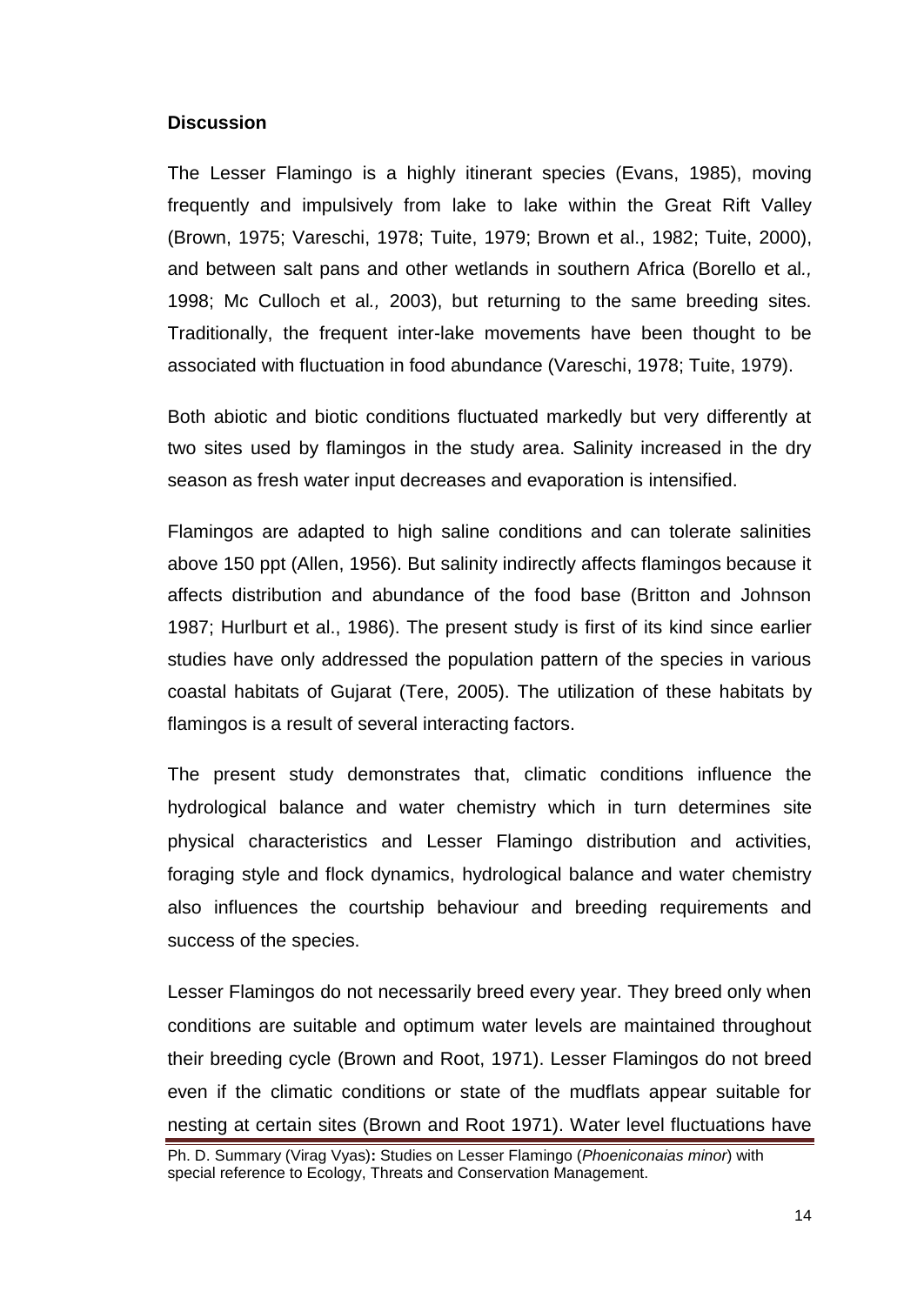been found to affect flamingo breeding by wave destruction of nest mounds and lack of access to freshwater and food (Brown, 1973; Cezilly, et. al., 1995; Simmons, 1996). The incidence of Flamingos abandoning the nesting site in Little Rann of Kachchh was also recorded during 2011, where around 3000 abandoned nests with eggs and chicks were recorded during the present study.

Flamingos are gregarious birds and form very large feeding groups. Lesser Flamingo mainly preferred the sewage ponds, abandoned saltpans and mudflats in the study area with shallow water regime. This preference for shallow water bodies may be related to the species' foraging behavior, characterized by feeding on small diatoms and Spirulina near the lake banks (Brown, 2008). Feeding was the dominant activity each month among adult flamingos, but feeding decreased during the nesting period in May and June as time spent in nest building and resting increased. There was a significant difference in the time allotted to feeding by adult and juvenile/sub-adult Lesser Flamingos at both Kumbharwada and Newport site. Juveniles/sub-adults spent relatively more time in feeding as compared to adults as juveniles initially are less successful at feeding and thus spend more time in feeding (Carss, 1993). In the present study, flamingos showed slight behavioural differences at different water levels: they foraged in shallower water, rested and preened in deeper water. Other studies have also shown that flamingo numbers are not correlated with food abundances.

The finding of the present behavioral study underlines the complexity of social and ecological factors affecting the behavior of group-living species. They also suggest that the spatial distribution of suitable feeding areas, optimum salinity, DO and water level in the studied habitats, seem to influence the flocking behavior and feeding ecology of the studied flmingo flocks.

Ph. D. Summary (Virag Vyas)**:** Studies on Lesser Flamingo (*Phoeniconaias minor*) with special reference to Ecology, Threats and Conservation Management.